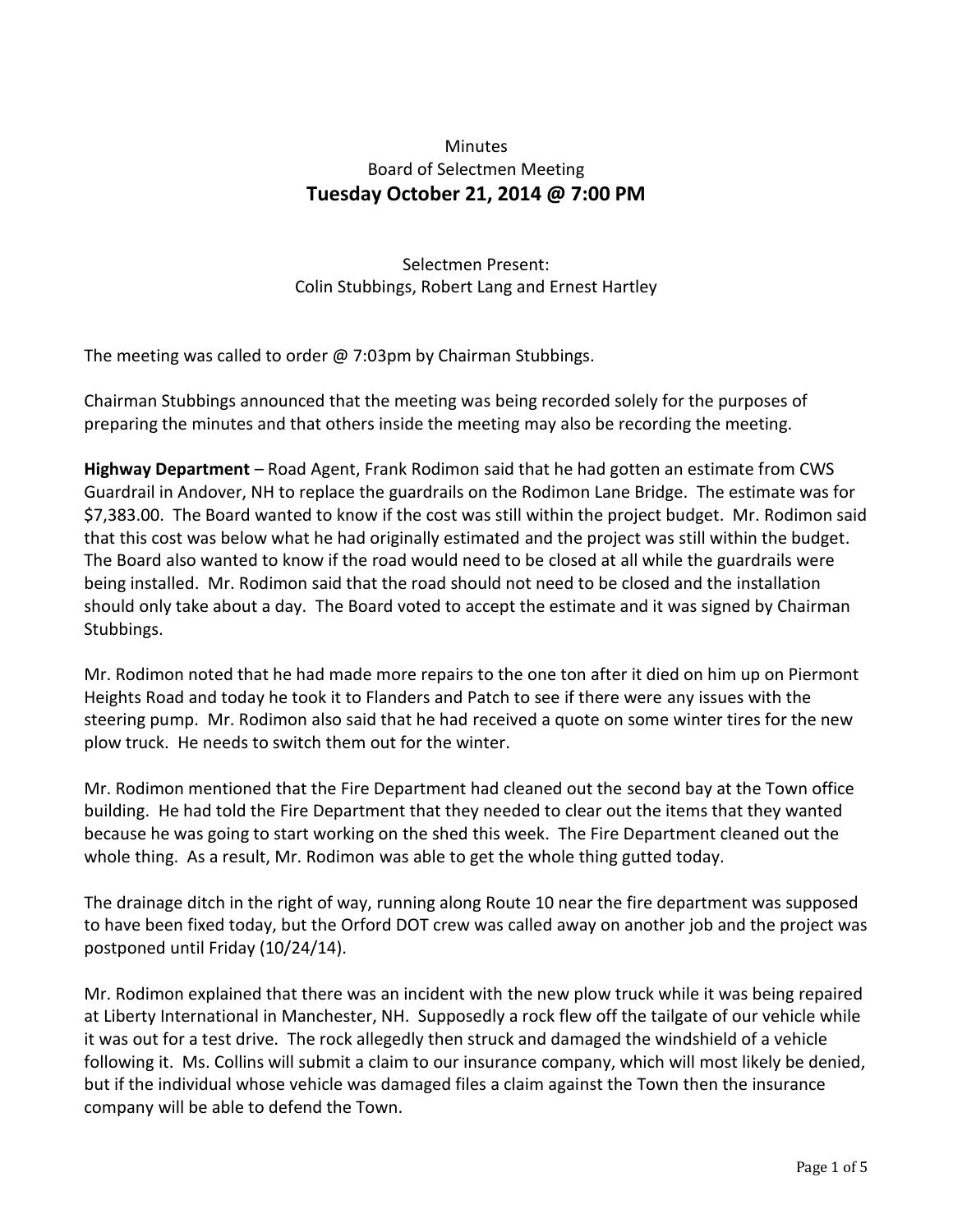**Treasurer** – Treasurer Erik Wagstaff reported that Deputy Treasurer, Susan Belyea, has been handling things herself for the last couple of weeks and has been doing a good job. Ms. Belyea reported that everything has been going well.

It was noted that the tax rate still was not ready to be set. We are still waiting for the Department of Education to approve the school reports.

**Emergency Management** – Bernie Marvin reported that he and Randy Subjeck have been trying to meet on a weekly basis to discuss the E-911 project. All the fast squad members have volunteered to help measure the roads and Mr. Marvin estimated that this will probably take place in the spring. Selectman Lang asked Mr. Marvin where the biggest problem area with number sequencing appeared to be in Town. Mr. Marvin noted that the issues were spread throughout the Town. However, he wanted to start working on the Lakes Area first.

Mr. Marvin reported that he has been trying to get a new phone line installed for Emergency Management, but since Fairpoint is on strike he hasn't had any luck and believes it is going to take a while before he can get one installed.

Mr. Marvin stated that he had spent three days at Twin Mountain for training and a wide range of topics had been covered during those three days.

**Executive Assistant** – Ms. Collins reported that she has been making sure that the books stay current and that the assessing records are up to date so that when the tax rate finally comes in the Town will be able to get the tax bills out as quickly as possible. The Town books are reconciled through September. Chairman Stubbings asked if the figures were reconciled with the Town Clerk and the Tax Collector. Ms. Collins noted that they were reconciled with the Town Clerk, but she still needed to complete them for the Tax Collector. Selectman Lang stated that the assessing records should not need to be updated. Ms. Collins clarified and stated that she was updating the sales information so that the current owners received the tax bills.

**Manifests** – The Board reviewed and signed the manifests.

Selectman Hartley wanted to know if the cleanings for the furnaces had been set up yet. Ms. Collins noted that they had not been. She will get them set up and let Selectman Hartley know when they will be done.

## **Old Business**

**Police Department Update** – Chairman Stubbings stated that the Police Chiefs Association has responded to the Board's request for their assistance in hiring a new police chief. They said that they would be happy to assist, but they needed some additional information from the Board. Chairman Stubbings noted that the Town would not be charged for the Association's time, but we would be charged for any expenses that they incurred. Resident, Terri Mertz, asked the Board if they had a time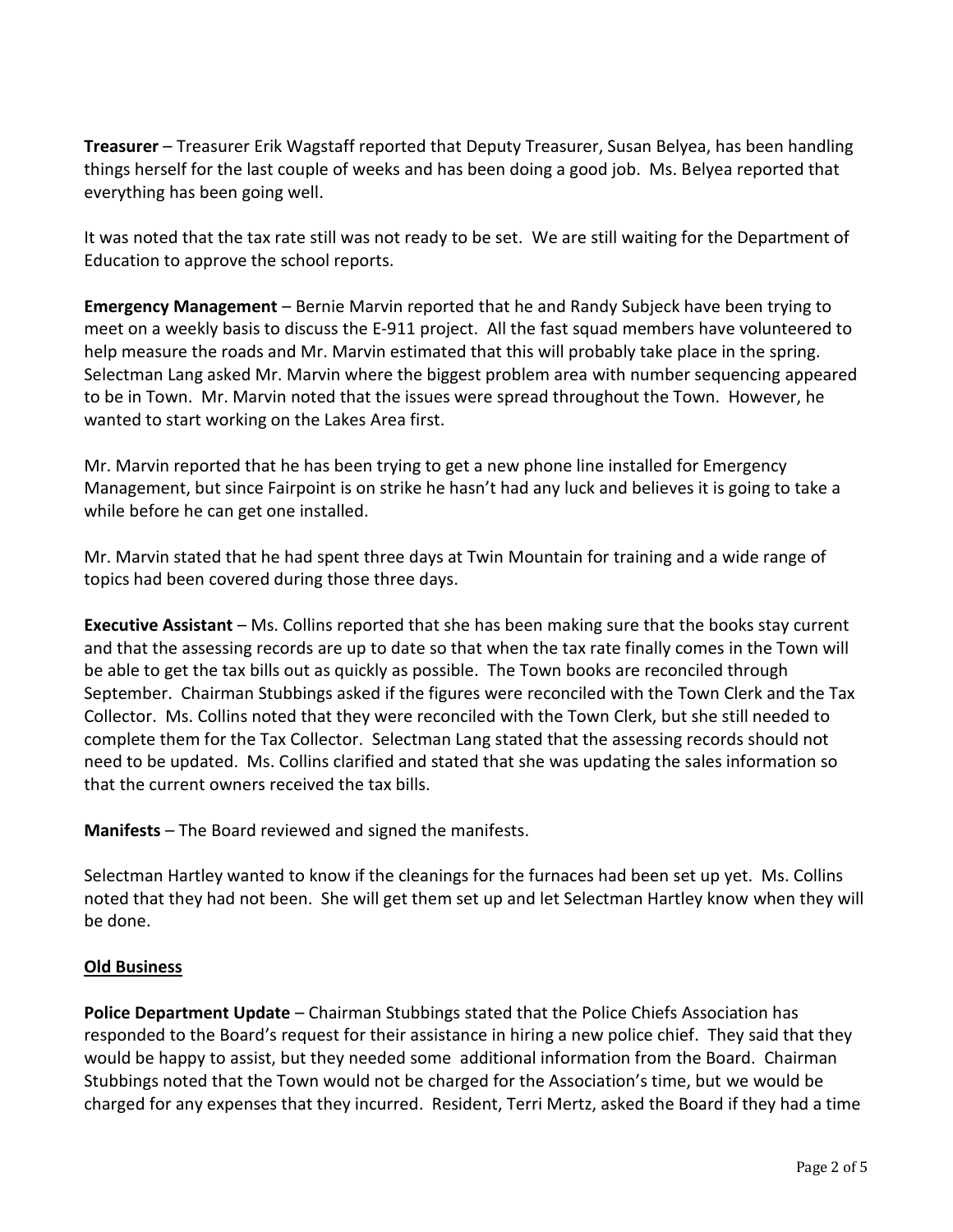frame for when they wanted to have the search completed by. The Board said that they wanted it done as soon as possible. Selectman Lang said that he has heard that the Association is very efficient and they should be done quickly.

**Tax Rate Update** – This was previously discussed under the Treasurer's report.

**Mazzilli Fire Pond Update** – It was noted that the information had been sent to the Mazzillis regarding the lot line adjustment needed for the fire pond, but the Board had not received a response back from them yet. Chairman Stubbings said that they needed to know by October 30<sup>th</sup> so that Helga Mueller could put a notice in the paper so that the Planning Board could discuss the lot line adjustment at their next meeting. Ms. Collins will follow up with the Mazzillis.

**Thomson Water Easement** – The Board has not received a response back from Stacey Thomson in regards to the letter the Board sent him concerning the water easement on his property. Ms. Collins will follow up with him as well to see if we can forward the information down to the Town Attorney to draw up the agreement.

**Interbartolo Abatement Appeal** – The Board had received a letter from the Board of Trust and Land Appeals requesting that the Selectboard and the Interbartolos hold a mediation to see if an agreement can be reached on the appeal before a hearing is set up with the BTLA. Previously, Avitar has handled the mediation on these appeals without the Board's presence. Then Avitar sends a letter to the Board outlining the outcome of the mediation and their recommendation on how to proceed to resolve the appeal. The Board decided to allow Avitar to handle this appeal as well and that act upon their recommendation.

## **New Business**

**September 2014 Financial Reports**- The September 2014 financial reports were located on the front of the table for the public to take if they would like.

**Intent to Cut** – An Intent to cut was submitted for R14-04 & R15-9A. The property belongs to William Nichols. The Board asked Ms. Collins if Mr. Nichols had any outstanding taxes to be paid. Ms. Collins noted that she didn't have that information with her and she would check with the Tax Collector. The Board passed over the Intent and would sign it on Thursday assuming there were no outstanding taxes to be paid.

**Abatement** – The Tax Collector had submitted some abatement requests to clear up some small outstanding balances in her system. Selectman Lang moved to sign the abatements submitted by the Tax Collector. Selectman Hartley seconded the motion. The Board voted all in favor of the motion and signed the abatements.

**Fuel Contracts** – Ms. Collins had given the Board contacts from Dead River for new pricing on Propane, Heating Oil and Diesel. The Board had originally gotten quotes last week, but held off until they could sign them in the public meeting. As the Board was signing the agreements, they noticed that the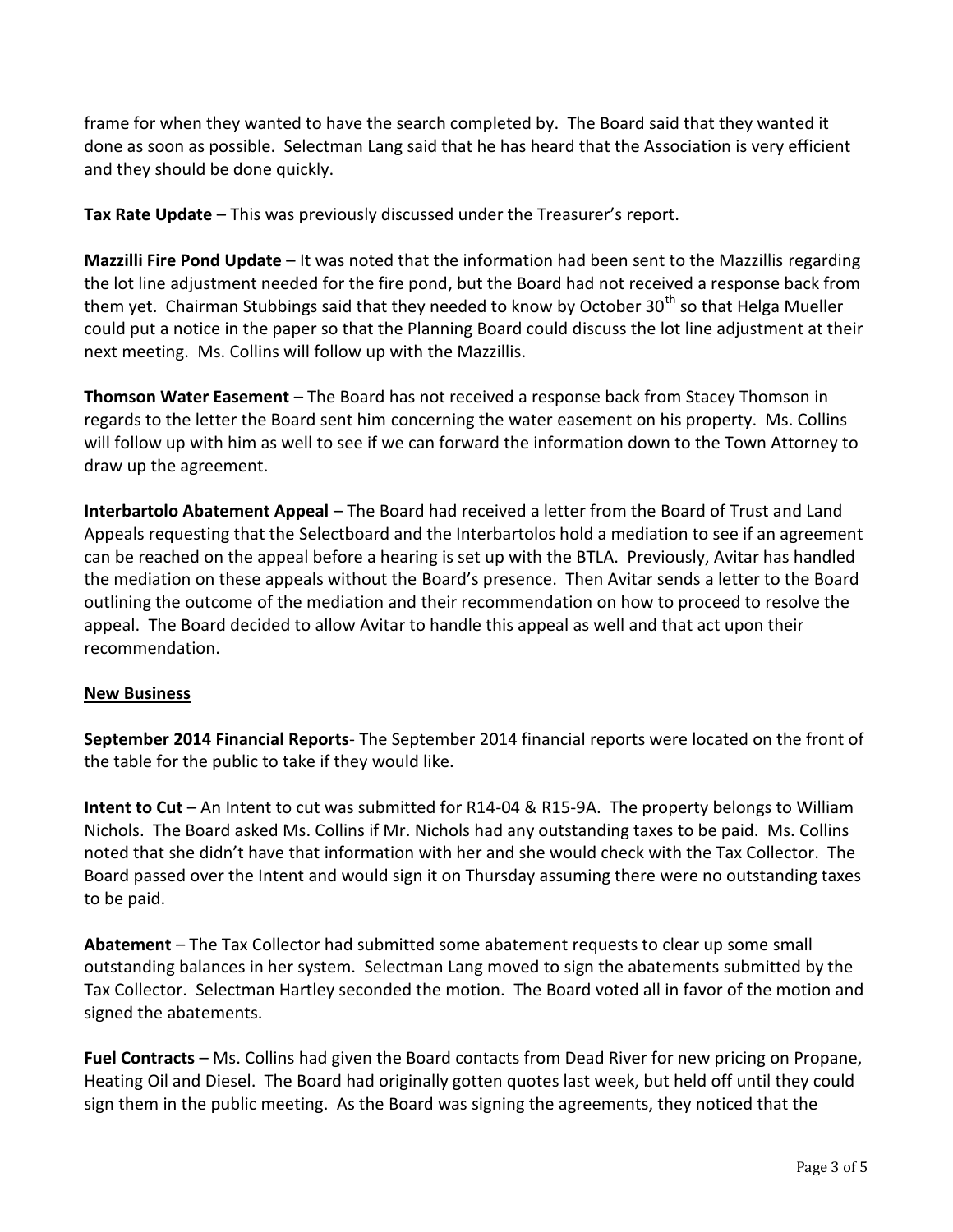quantities that were originally quoted to the Board for Diesel and Propane did not agree to what was previously submitted. The Board held off on signing those contracts until Ms. Collins could contact Dead River to have the quantities changed back to what was originally quoted. They planned to sign the revised contracts on Thursday. Chairman Stubbings signed the Heating Oil contact. The rates and quantities approved by the Board are as follows; Propane - \$1.8537 for 4,000 gallons, Heating Oil - \$3.1040 for 1,700 gallons, Diesel - \$3.0849 for 3,600 gallons.

**Upper Valley Ambulance Letter** – Chairman Stubbings read a letter that the Board had received from Upper Valley Ambulance. It stated that the 2015 rate will increase from \$31/per capita to \$35/per capita. The Town's population is listed at 790, so our total fees for 2015 will be \$27,650.00. The letter summarized how the funds received by the Town's are being spent. It also stated that between July 1, 2013 and June 30, 2014 Upper Valley Ambulance responded to 38 emergency calls in Piermont and 18 calls resulted in no transport.

Selectman Hartley stated that he knew an EMT who works for Upper Valley Ambulance and was currently taking a paramedics course that cost \$12,000 for the 13 week course.

**Public Input –** Resident Helga Mueller asked Selectman Lang to clarify a statement that he had said about the New Hampshire Association of Chiefs of Police. Selectman Lang stated he had heard that the individuals that would most likely be doing the work for the Town were predominately retired individuals that were formerly police chiefs. Therefore, these individuals have more time available to do the research and legwork needed.

Ms. Mueller informed the Board that the Historical Society would like the old school registers that she had previously seen in the Selectmen's office if the Town did not want them. The Board said that they would work on getting them down. Selectman Lang noted that there are probably more boxes that Ms. Mueller knows about, but they will get them together for her.

Erik Wagstaff reported that he was still working on putting together the list of names of individuals who are interested in being on the Recreation Committee. He has left a message for Rob Elder, but has not heard back from him yet. Mr. Wagstaff stated that Jamie Kingsbury and he had put up shelves in the Recreation Storage Shed and everything is now on the shelves and off the ground.

**Tax Collector** – Tax Collector, Ceil Stubbings, informed the Board that she strongly recommends that they sign a contract with Avitar Associates that would allow property owners to pay their taxes online using a Tax Kiosk that Avitar offers. She would like to have this up and running so property owners can use it for the 2<sup>nd</sup> issue 2014 tax bills. The cost to the Town would be \$250 for the initial set up fee and \$250 for the annual software maintenance. The end user would incur the costs for making online payments. Ms. Stubbings noted that the fee to pay by credit or debit card would be 2.9% of the payment and 95 cents to pay by electronic check. She stated that Landaff had been using this since 2011. Warren was using this program as well. Avitar had told Ms. Stubbings that the process for getting the Tax Kiosk up and running would take about a month, but the biggest part of that time frame had to deal with setting up a new account for the payments to go into. Mr. Wagstaff noted that they could just use the existing sewer account and change the name of the account. Ms. Stubbings